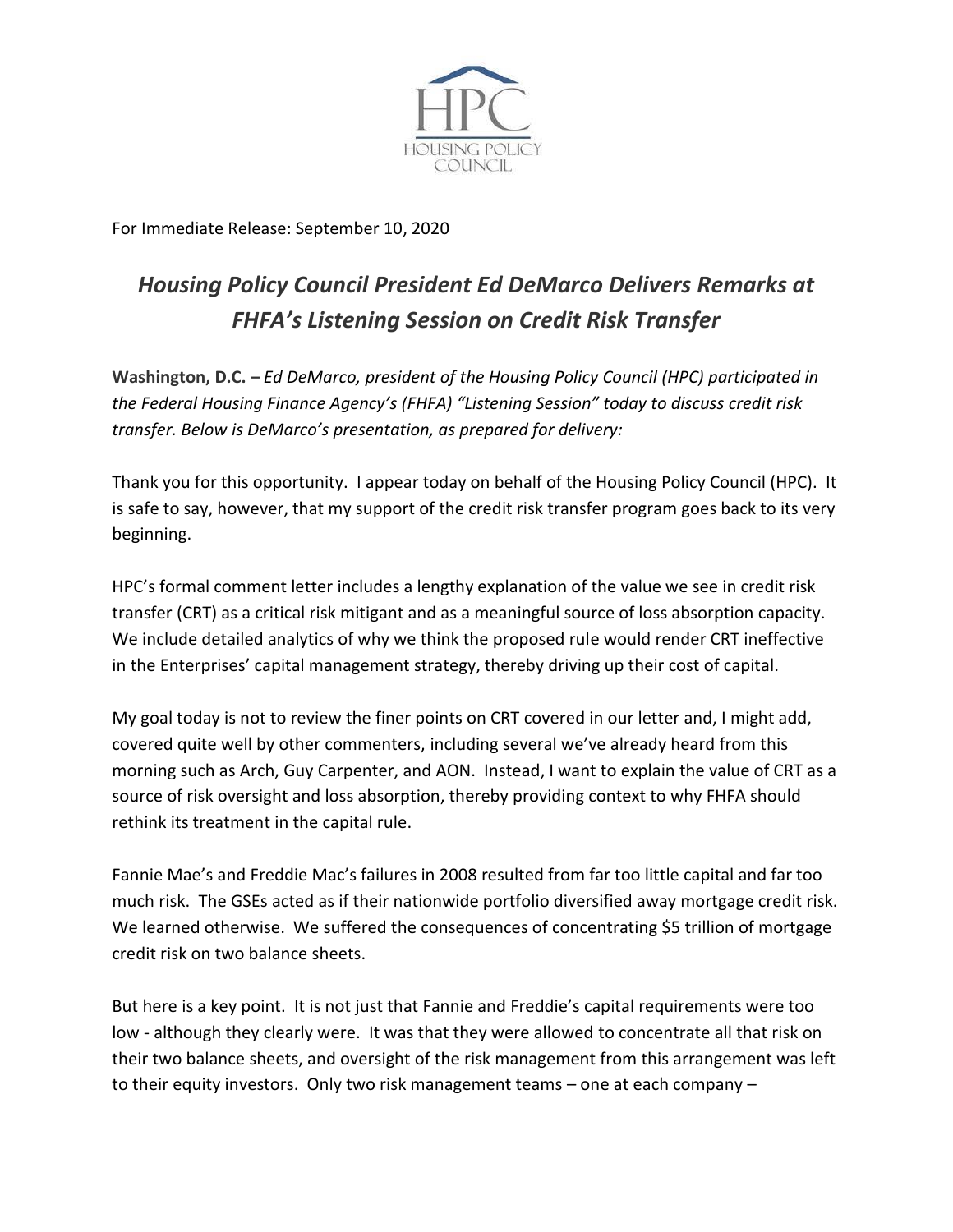concerned themselves with mortgage credit risk. MBS and debt investors, correctly it turns out, perceived they did not bear credit risk and thus did not monitor or price for this risk.

This is what makes the credit risk transfer program essential for the secondary mortgage market going forward. It is not just that FHFA must increase the GSEs' capital requirements to be on par with other regulated entities holding mortgage credit risk. It is that we must diversify those sources of capital and broaden the universe of institutions and investors that serve as bearers of credit risk, organizations that can expand and enhance the monitoring and evaluating of mortgage credit risk so we are not reliant upon the risk management judgments of just two companies.

As our comment letter, and many other comment letters, point out, if implemented as proposed, the capital rule would provide so little capital relief to the Enterprises from CRT, or put another way, make obtaining that capital relief so costly, it would not be used broadly. That would bring us back towards the pre-CRT world where the GSEs retained virtually all the credit risk on the mortgages they securitize.

That produces three things:

- 1. Enormous systemic risk
- 2. Few evaluators of credit risk, and
- 3. Limited market pricing of credit risk.

In contrast, a world in which the Enterprises receive appropriate capital relief from CRT would result in greater scrutiny of mortgage credit risk and much greater dispersion of that risk in the market. Let me highlight three benefits:

- 1. A considerable reduction in systemic risk because credit risk would be distributed across numerous investors and numerous transactions. If for no other reason than this, FHFA as a prudential regulator and a member of FSOC should find tremendous value in CRT.
- 2. Each CRT transaction has multiple investors focused on the loans in that pool. By incentivizing or requiring CRT across virtually all pools, as is FHFA's practice today, no pool goes without its own scrutiny. Changes in risk characteristics will be noticed and priced by the market. Examples of this happening were noted in several comment letters. With more eyes evaluating both the level and change in risk, the likelihood of an adverse and systemic outcome from the risk management mistakes by the two GSEs is greatly diminished.
- 3. By having to go into the market to purchase loss absorption capacity via CRT on every pool, FHFA and the GSEs receive ongoing market feedback on the singular risk that is central to the GSEs' business. And this feedback is far more transparent than when the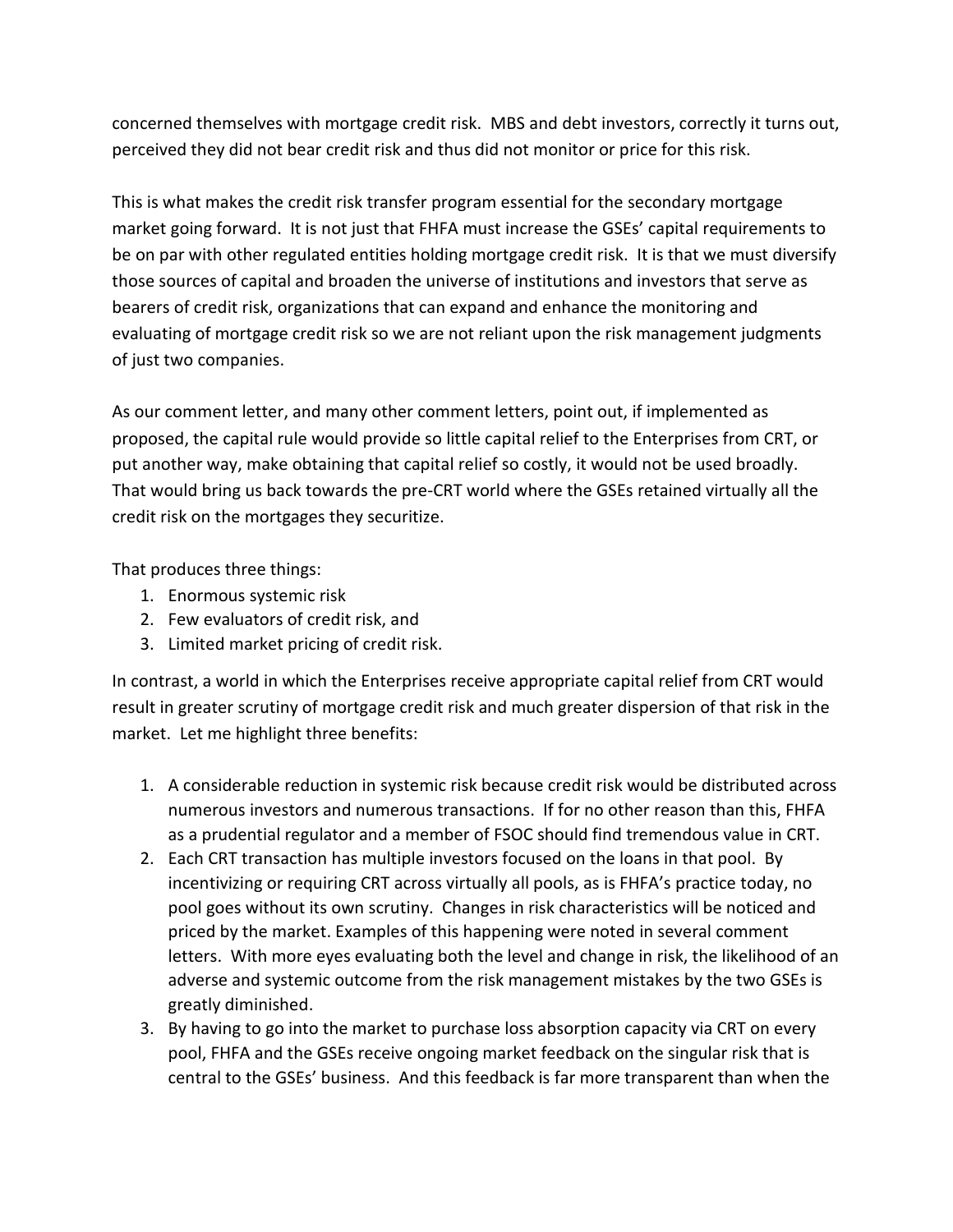risk is warehoused by the GSEs and backed by equity capital that is rarely issued and whose market pricing is affected by many factors.

In the proposed rule, FHFA observed that CRT has less loss absorbing capacity than equity because it is limited to certain risk on certain pools. Fair enough. But that observation does not do justice to the loss absorbing capacity CRT does have for what is the central risk to be managed: mortgage credit risk.

If CRT were randomly executed on just some of the book of business, that could be a concern. However, FHFA set a 2019 scorecard goal for the Enterprises to have CRT cover at least 90 percent of credit risk associated with all newly acquired single-family mortgages in targeted

categories. Since the loans not subject to CRT also are the least risky (like very low LTV loans), CRT covers the vast majority of mortgage credit risk held by the Enterprises, making it functionally capable of covering almost all potential unexpected single-family credit losses.

Moreover, the practice has been, and should remain, that the amount of risk transferred from each pool should well exceed projected severe stress losses. Model risk associated with projecting stress losses – another FHFA concern – is borne mostly by CRT investors, not the GSEs.

Let me address two other concerns FHFA raises about CRT. First, there may be temporary periods, as we saw this spring, when market volatility disrupts the normal functioning of the CRT market. Yes, that can happen. Such resetting of risk assessments when circumstances change is a normal and desirable feature of private markets. Our long history of credit market performance shows such episodes are infrequent and brief and they are why FHFA proposed a stress capital buffer and other buffers. But when market disruptions do arise, the existing CRT is there to absorb losses on the existing business.

Second, FHFA argues that the sum of all tranches, both retained and sold via CRT, should require more capital than the equivalent underlying risk. HPC does not take issue with that principle. However, we object to the excessive and overlapping haircuts and adjustments that collectively treat CRT as an added risk to the Enterprises rather than a risk mitigant.

These adjustments take three forms: a 10 percent risk-weight floor; a series of effectiveness adjustments that includes a 10 percent haircut on all risk transferred, effectively assigning that risk back to the Enterprise; and a set of operational criteria. Of these, the most consequential and least defensible is the fixed 10 percent risk-weight floor.